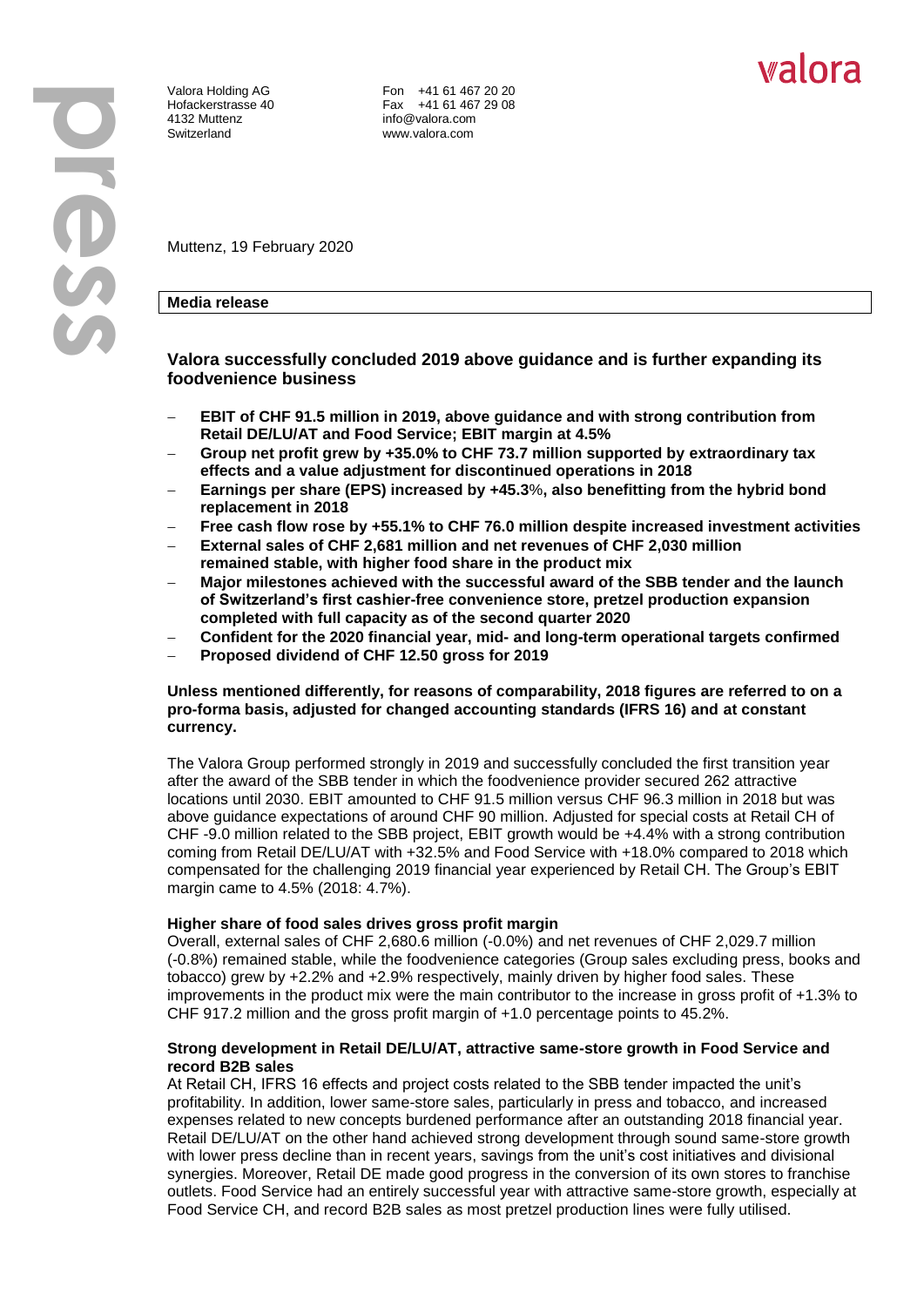# walora

Page 2

#### **Increase of net profit and free cash flow**

Group net profit grew by +35.0% to CHF 73.7 million on a 2018 pro-forma adjusted basis allowing for IFRS 16 (+25.0% vs. 2018 revised figures), supported by extraordinary tax effects and a value adjustment for discontinued operations in 2018. This corresponds to an earnings per share (EPS) increase of +45.3% (+33.8% vs. 2018 revised figures) to CHF 18.70 also benefitting from the hybrid bond replacement in 2018. Free cash flow rose by +55.1% to CHF 76.0 million with improved net working capital more than compensating for increased investment activities. Return on capital employed (ROCE) amounted to 8.4% as a result of the EBIT development (2018: 8.9%).

## **Successful SBB tender, innovative store concepts, Food Service DE established and B2B production capacity expansion completed**

In 2019, Valora achieved a major success with Retail CH being awarded all locations put out to tender by the SBB. This underscored Valora's position as the leading kiosk operator in Switzerland while at the same time significantly expanding the convenience share of its total business in the coming years. The Group also achieved a milestone in the execution of its digital strategy with the launch of the first cashier-free convenience store avec box and the avec X future store in April 2019 at Zurich main station. In addition, the integration of the Ditsch B2C sales format and BackWerk under the umbrella of the new Food Service DE business unit was completed including the first synergy effects from the combined platform. The pretzel production capacity expansion is successfully completed: two of three new production lines were put into operation in the USA and in Germany in the fourth quarter 2019 and the third line is expected to follow at the beginning of the second quarter 2020 in Germany.

# **Confident for the 2020 financial year, mid- and long-term operational targets confirmed**

The focus on its foodvenience core business at high-frequency locations peaked with the successful SBB tender. Subsequently, Valora developed the strategy 2025 and presented it to the capital market in June 2019. Michael Mueller, CEO of Valora Group, says: "The implementation of the strategy 2025 marks a new, growth-oriented phase with food as the main driver. With our business model we are well positioned to benefit from increasing mobility, more out-of-home consumption and impulse purchases as well as from the rising impact of digitalisation on everyday life. The main lines of action for the current year are the refurbishment of the sales outlets at SBB locations with more convenience focus, the expansion of the B2B pretzel business thanks to the increased production capacity as well as generally higher food sales in all of our formats. We are confident of reaching our targets for 2020."

The 2020 financial year will be impacted by the investments in renewing the locations awarded in the SBB tender. As a consequence, Valora expects flat EBIT development at CHF 85 to 91 million. In the medium term, Valora expects the EBIT margin to grow to approximately 5% in 2022 when the conversion of the SBB locations is concluded. This is in line with the confirmed long-term operational targets until 2025 with an annual increase in the EBIT margin of +0.2 percentage points on average.

#### **Dividend proposal to the General Meeting**

At the Annual General Meeting to be held on 24 March 2020 the Board of Directors will propose to shareholders an unchanged dividend of CHF 12.50 gross per dividend-bearing share. Half of the distribution is made each from available earnings and from the reserve from capital contributions, whereby the latter is withholding tax exempt. If the motion is approved the dividend is expected to be paid on 30 March 2020.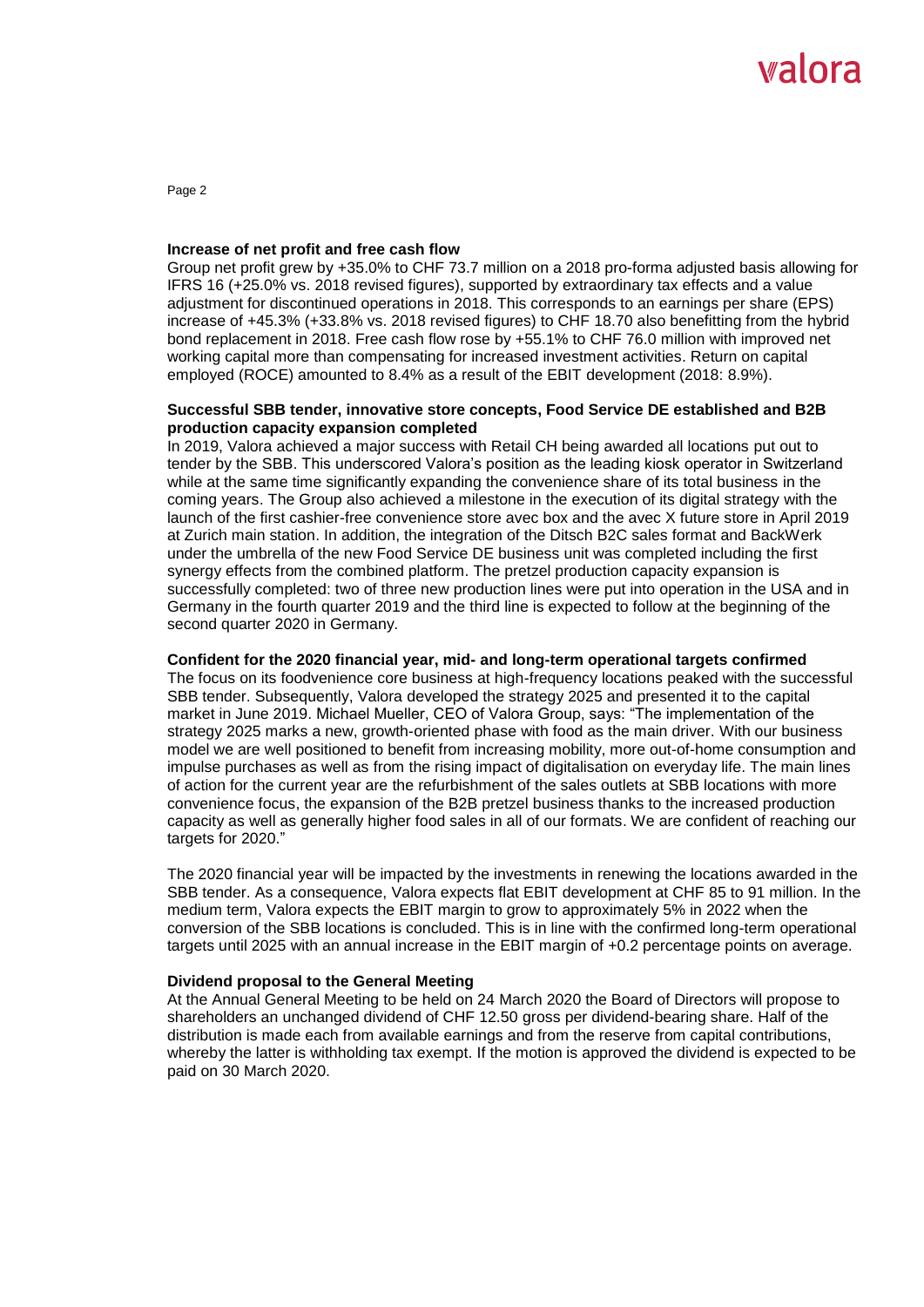# Walora

#### Page 3

| <b>Valora Group</b>                   | 2019     |               | 2018*    |               | Change   | 2018 revised** |
|---------------------------------------|----------|---------------|----------|---------------|----------|----------------|
| in CHF million                        |          | $\frac{9}{6}$ |          | $\frac{0}{0}$ |          | pro Memoria    |
|                                       |          |               |          |               |          |                |
| <b>External sales</b>                 | 2'680.6  | 132.1%        | 2'681.8  | 131.0%        | $-0.0%$  | 2'731.0        |
| Net revenues                          | 2'029.7  | 100.0%        | 2'046.8  | 100.0%        | $-0.8%$  | 2'074.9        |
| <b>Gross profit</b>                   | 917.2    | 45.2%         | 905.2    | 44.2%         | $+1.3%$  | 918.2          |
| - Operating costs, net                | $-825.7$ | $-40.7%$      | $-808.9$ | $-39.5%$      | $+2.1%$  | $-828.3$       |
| <b>Operating profit (EBIT)</b>        | 91.5     | 4.5%          | 96.3     | 4.7%          | $-5.0%$  | 89.8           |
| Net profit from continuing operations | 73.6     | 3.6%          | 59.7     | 2.9%          | $+23.2%$ | 64.1           |
| Group net profit                      | 73.7     | 3.6%          | 54.6     | 2.7%          | $+35.0%$ | 59.0           |

\* Pro-forma adjusted according to IFRS16 and, except from net profit from continuing operations and group net profit, at constant currency exchange rates.

\*\* See note 3 and 11 in the financial report.

The documents are available online at [www.valora.com/newsroom.](http://www.valora.com/en/newsroom)

- Media [release](https://www.valora.com/en/newsroom/pressreleases/)
- [Presentation on the Full-Year Results 2019](https://www.valora.com/media/investors/documents/en/presentations/2020/2019_fy_results_presentation_en.pdf)
- [Online Annual Report 2019](https://www.valora.com/annualreport/2019/en/)
- Valora Stories [The Annual Report Selection](https://stories.valora.com/en/tag/the-annual-report-selection-2019/)

#### **If you have any questions, please do not hesitate to contact:**

| <b>Investor Relations</b> | <b>Media Relations</b> |
|---------------------------|------------------------|
| Annette Martin            | Christina Wahlstrand   |
| Fon +41 61 467 21 23      | Fon +41 61 467 24 53   |
| annette.martin@valora.com | media@valora.com       |

#### **About Valora**

Each and every day, around 15,000 employees in the Valora network work to brighten up their customers' journey with a comprehensive foodvenience offering – nearby, quick, convenient and fresh. The more than 2,700 small-scale points of sale of Valora are located at highly frequented locations in Switzerland, Germany, Austria, Luxembourg and the Netherlands. The company includes, among others, k kiosk, Brezelkönig, BackWerk, Ditsch, Press & Books, avec, Caffè Spettacolo and the popular own brand ok.– as well as a continuously growing range of digital services. Valora is also one of the world's leading producers of pretzels and benefits from a wellintegrated value chain in the area of baked goods. Valora generates annual external sales of CHF 2.7 billion. The Group's registered office is in Muttenz, Switzerland. The registered shares of Valora Holding AG (VALN) are traded on SIX Swiss Exchange AG.

More information is available at [www.valora.com.](https://www.valora.com/en/)

#### **Disclaimer**

This document contains forward-looking statements referring to topics that are not based on historical fact and cannot otherwise be proven by referring to past events. Forward-looking statements are based on our current expectations and assumptions and are subject to uncertainties as well as known and unknown risks. These uncertainties and risks, along with other factors, may mean that actual future events and developments, including Valora's results, financial position and development, significantly deviate from what was explicitly or implicitly stated or assumed in the forward-looking statements. The information, opinions and forward-looking statements contained in this document only apply at the time of publication. Valora is not obligated to review or update forward-looking statements in light of new information or future developments or for any other reasons. This media release is not intended as a recommendation to buy securities.